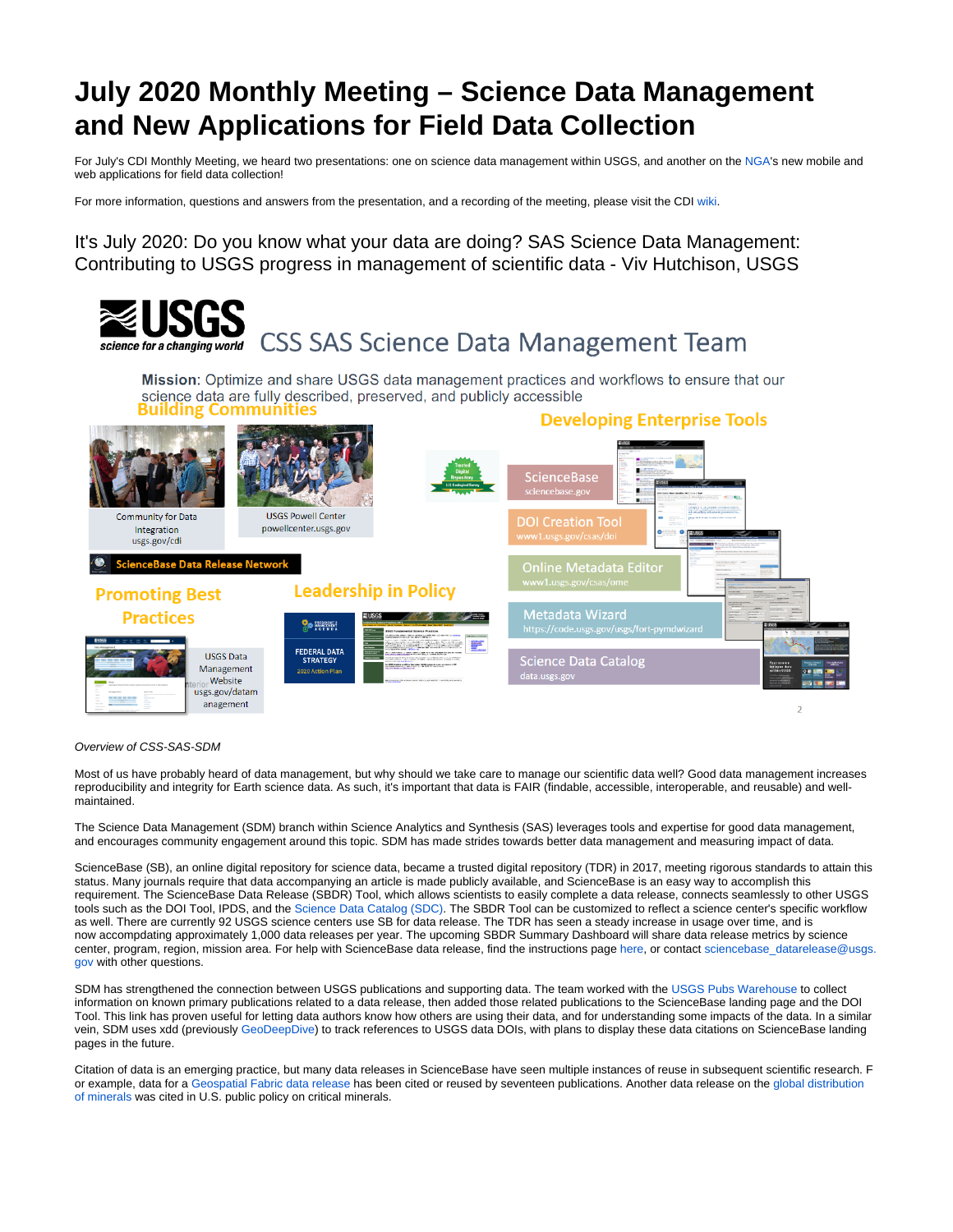Other projects in the works are aimed at analyzing USGS data for reuse. A recent "state of the data" project, consisting of analyzing 165 random data release samples against several established data maturity matrices, aims to determine how mature and FAIR USGS data contained in ScienceBase is, and to document an assessment methodology that is scalable to other bureau data repositories and platforms.

SDM has undertaken initiatives in the past few years to make data easier to work with, access, and publish. USGS Data Tool, a python wrapper around a set of system APIs, is one such tool. USGS Data Tools creates a bridge between various systems (DOI Tool, Pubs Warehouse, BASIS plus, Metadata Parser, SBDR), making data management easier and more intuitive. Other systems have also recently gained connections, such as the SBDR Tool which now contains an option to auto fill information from IPDS.

The USGS Model Catalog is another recent project spearheaded by SDM. The goals for the Catalog are to increase discovery and awareness of scientific models and link models to their related literature, code, data and other resources. The Model Catalog effort is informing practices that will allow the latest information for models to be dynamically updated. CDI is currently assisting by gathering input from modelers across the Bureau - contact Leslie Hsu at [lhs](mailto:lhsu@usgs.gov) [u@usgs.gov](mailto:lhsu@usgs.gov) for more information.

So, in sum, what are your data doing?:

- 1. Your data are contributing to USGS successes in open and FAIR data
- 2. Citations to your data are being tracked
- 3. Data are connected between ScienceBase and your publication in Pubs Warehouse
- 4. Your data are accessible to the scientific community!

[For more information, see the USGS Data Management Website.](https://www.usgs.gov/products/data-and-tools/data-management)

Field Data Collection using NGA's free and open source Mobile Awareness GEOINT Environment (MAGE) and MapCache Mobile Apps 338px- Ben Foster and Justin Connelly, National Geospatial-Intelligence Agency